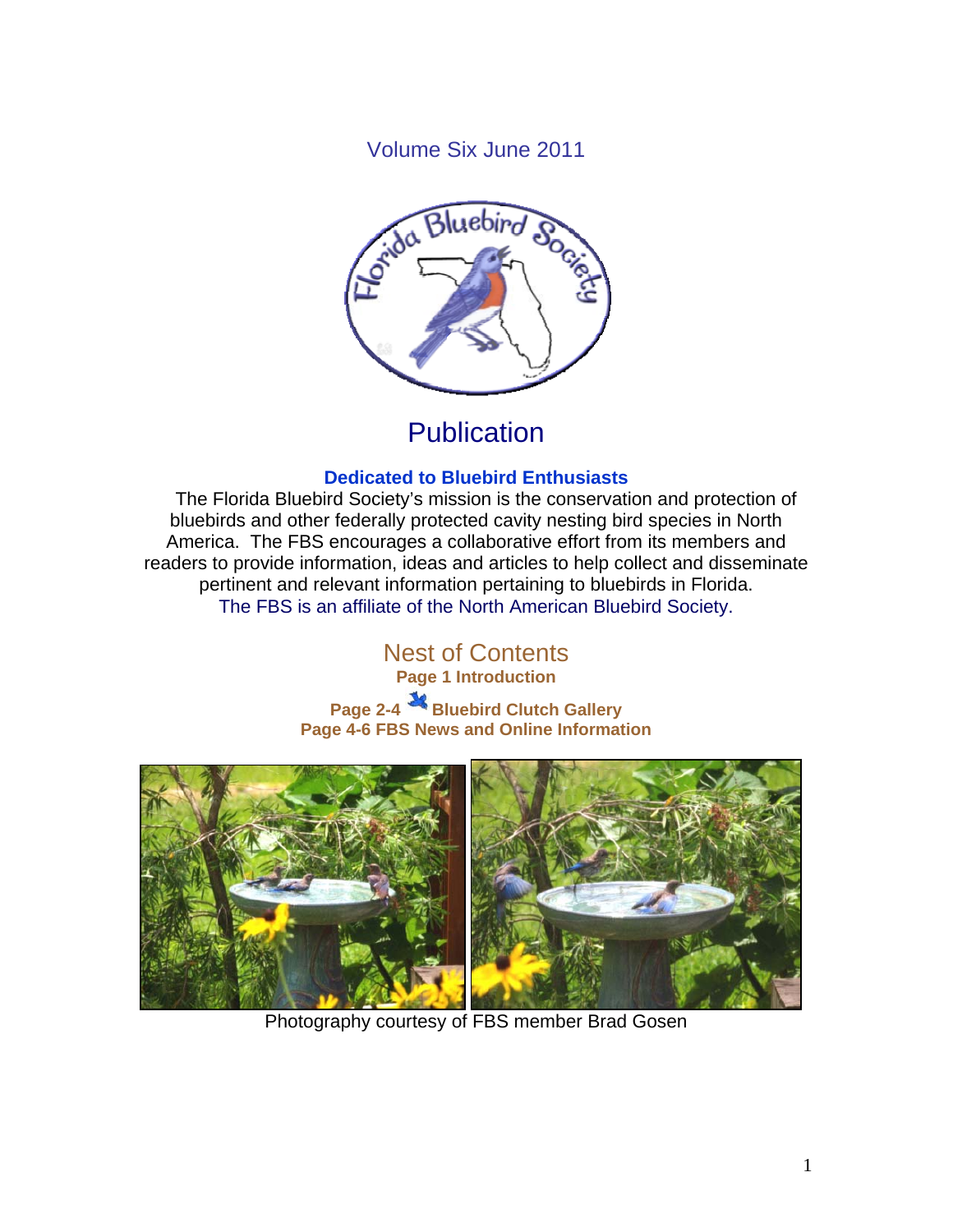## The Bluebird Clutch Gallery



**We would love to fly into your backyard and see pictures of your bluebirds with any informative and interesting stories you may have about them. Please keep pictures to a maximum of 4 for each submission and a short story if you have one. We may have to edit your submission to accommodate space or to complement other newsletter content for that issue.** 

**We can use several submissions per monthly issue so we will save multiples received for future issues. Please email your pictures and stories to Barbie Arms, FBS Corresponding Secretary at** floridabluebirds@aol.com



Snakes Have Invaded a Nest

**By FBS member Susan Cartagine**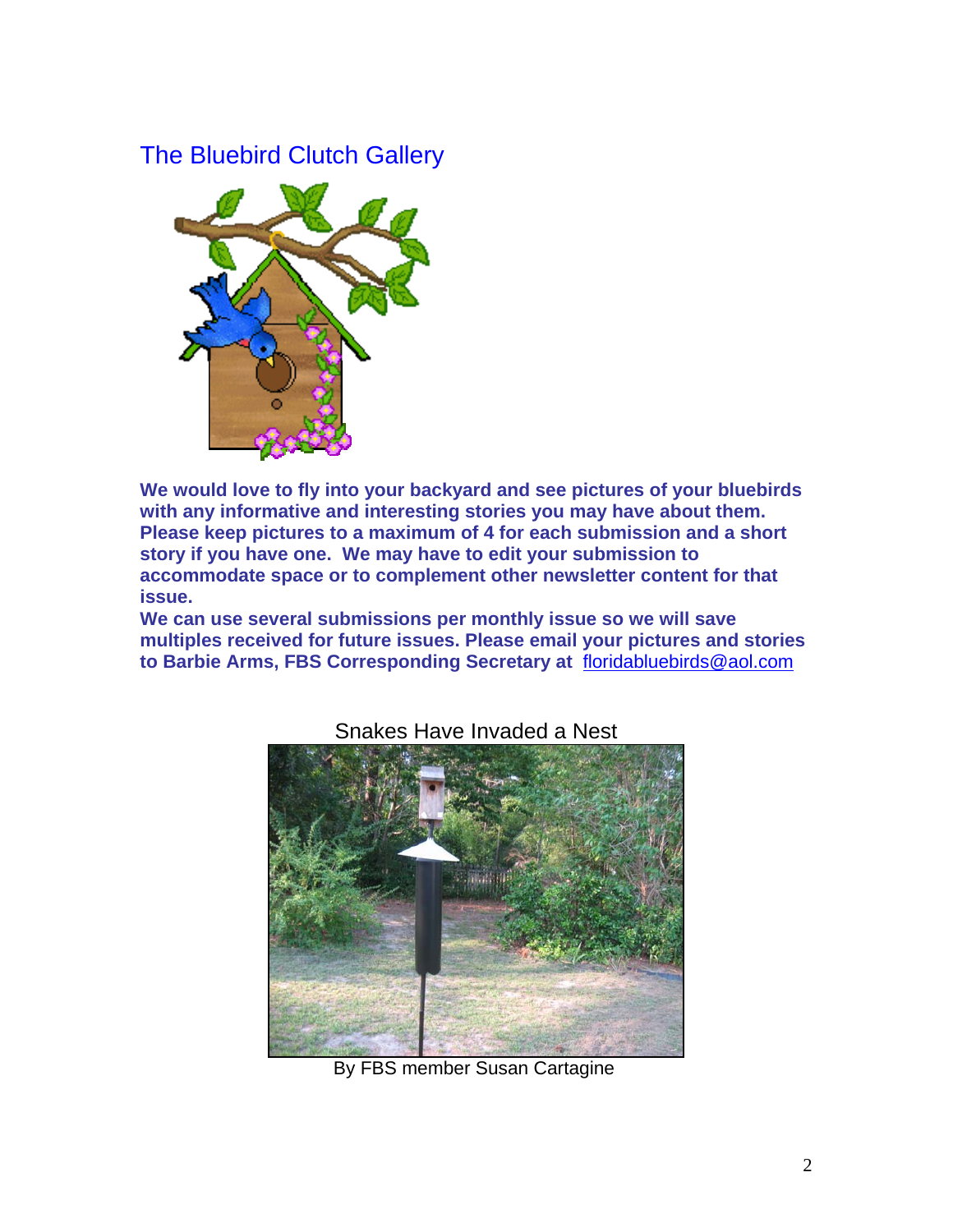I'm very sad to report that the three fledglings of a second brood have been eaten by a pine snake. The snake managed to break the plastic baffle and by the time I saw it protruding from the nesting box it was too late.

I'm writing to share some advice about snakes given to me by the good people of Tallahassee Nurseries. I called them to ask if I should move the nesting box because I feared the bluebirds would not return. They said if it was already successful then to leave it, replace the baffle and put a thick layer of broken crockery around the base of the pole. I asked them about applying axle grease to the pole and using Snake Away as a spray around the base of the pole. As you can see in the picture a baffle was added above the old one. The person with whom I spoke heartily endorsed this so that's what I'm going to do. I fear there'll be no more fledglings this year there were two beautiful eggs in the nest that didn't hatch.

I know that other people have had this problem so I thought I would share this information.



### White Bluebird Eggs

A monitoring account, by FBS Member Glenda Simmons



I recently had a rare opportunity to monitor a clutch of, white, Eastern Bluebird eggs. While I was aware that this does occur, it was the first time, I had encountered this, in almost ten years of monitoring.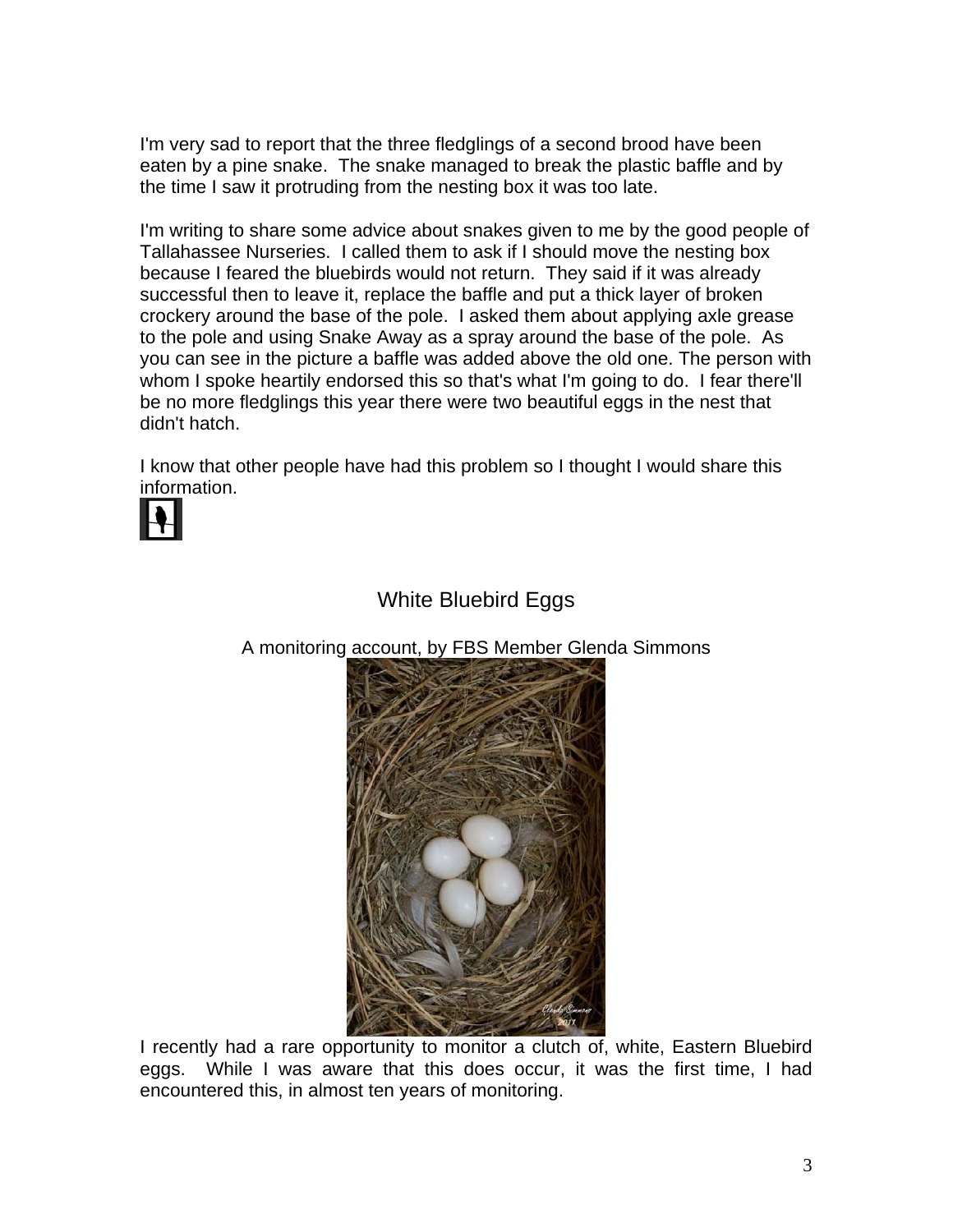It is reported, from various bluebird sources, that the occurrence of white eggs is about 4-5 percent, and is a result of lack of pigment, which is produced as the egg passes through the female's oviduct during egg laying. The nestlings are not adversely affected, will mature just as others from the typical blue eggs, and will not be albino.

The eggs were in a nesting box in one of my neighbor's yard, a short distance away. This was the second nest attempt for this box, this season. The first nest had a clutch of five blue eggs. Those nestlings all successfully fledged. From what I have read, this would indicate that the female of the second clutch was a different bird. The behavior, I witnessed, indicated otherwise. What I do know is that the first brood fledged, the day before the second nest construction started. If this was a different female, there was no showing or checking out the nesting box by the new pair, which is unusual. There were no multiple pairs, or fighting, seen by the homeowner. She works from home and observed the birds every morning. Last year, I had a pair start nest construction on the day after fledging, in my yard. I do know that there are a lot of bluebirds in my neighborhood, with few nesting boxes, so competition could be high. I've witnessed other bluebird behavior, recently, that is not normal, so I will keep an open mind, on this one. I intend to work very hard, to add additional nesting boxes in my area for next season.







**NEW MEMBER** 

**Kay Collins** 

**We are excited you joined our nest!**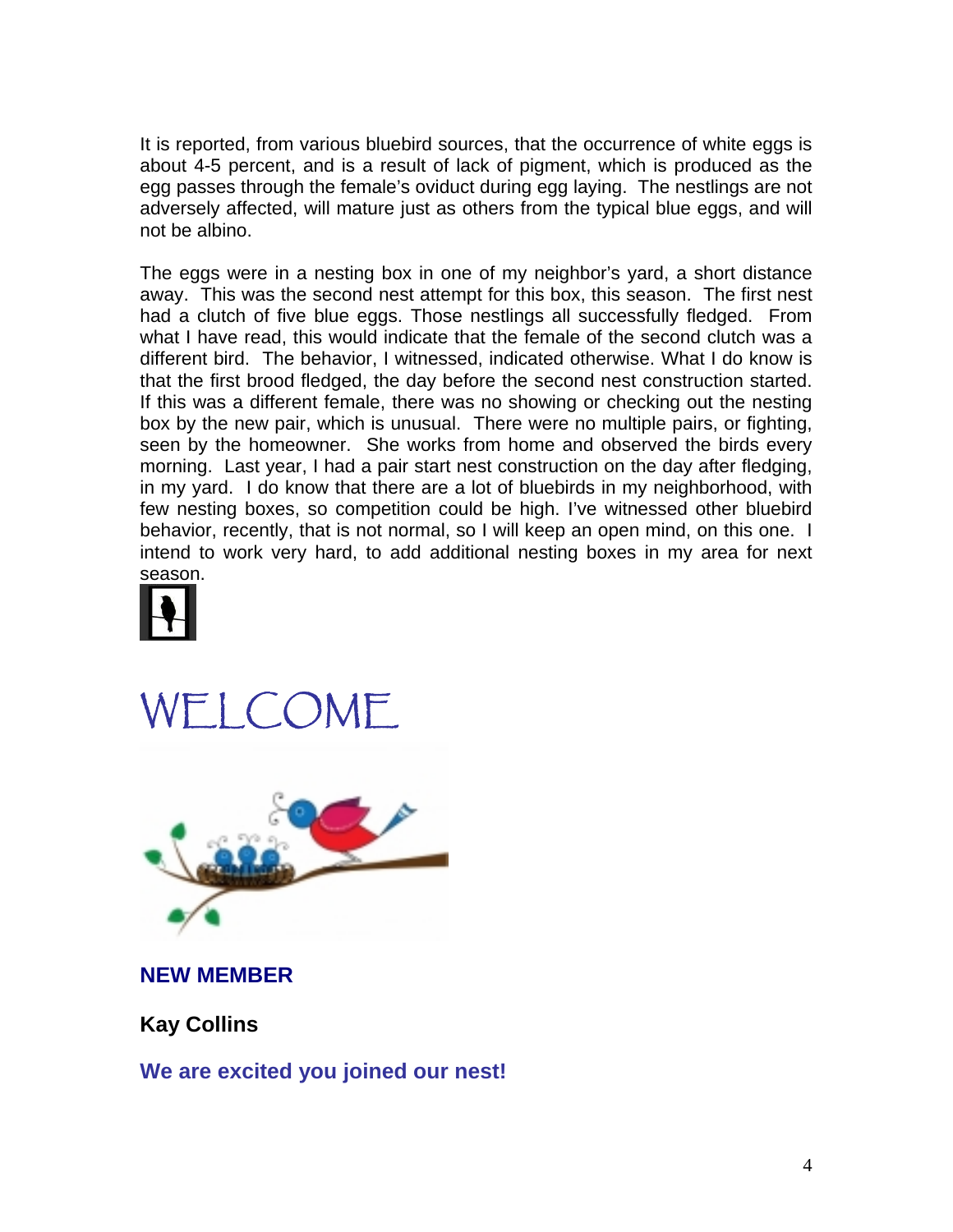## Research Project

Bob Peak of Henderson, KY a member of the North American Bluebird Society since 1990 is doing some research about the incidence of *white* bluebird eggs in various parts of North America. He is particularly interested in the percentage of white eggs that bluebird trail monitors/managers have discovered over the course of time. Our research shows 3.06% of white eggs seem to be the approximate average for Eastern bluebirds. Part of my goal is to find corroboration of the percentage among large samples. Bob would appreciate any data you would be willing to share concerning this issue.



Bob would appreciate any data you would be willing to share concerning this issue. Email Bob at blubrds@bellsouth.net if you have any white eggs to report.

Glenda Simmons has reported white bluebird eggs



#### **Exciting News!**

**We are now registered with the USA National Phenology Network website http://www.usanpn.org/home We are registered with Nature's Notebook a new project available for Groups and Organizations. This Notebook will allow our members to report their nesting data on bluebirds in Florida.** 

### **Update**

**We have successfully reported FBS trail data on the NPN google map of Florida. Instructions for our members to retrieve and view this data will be formulated for you soon.**